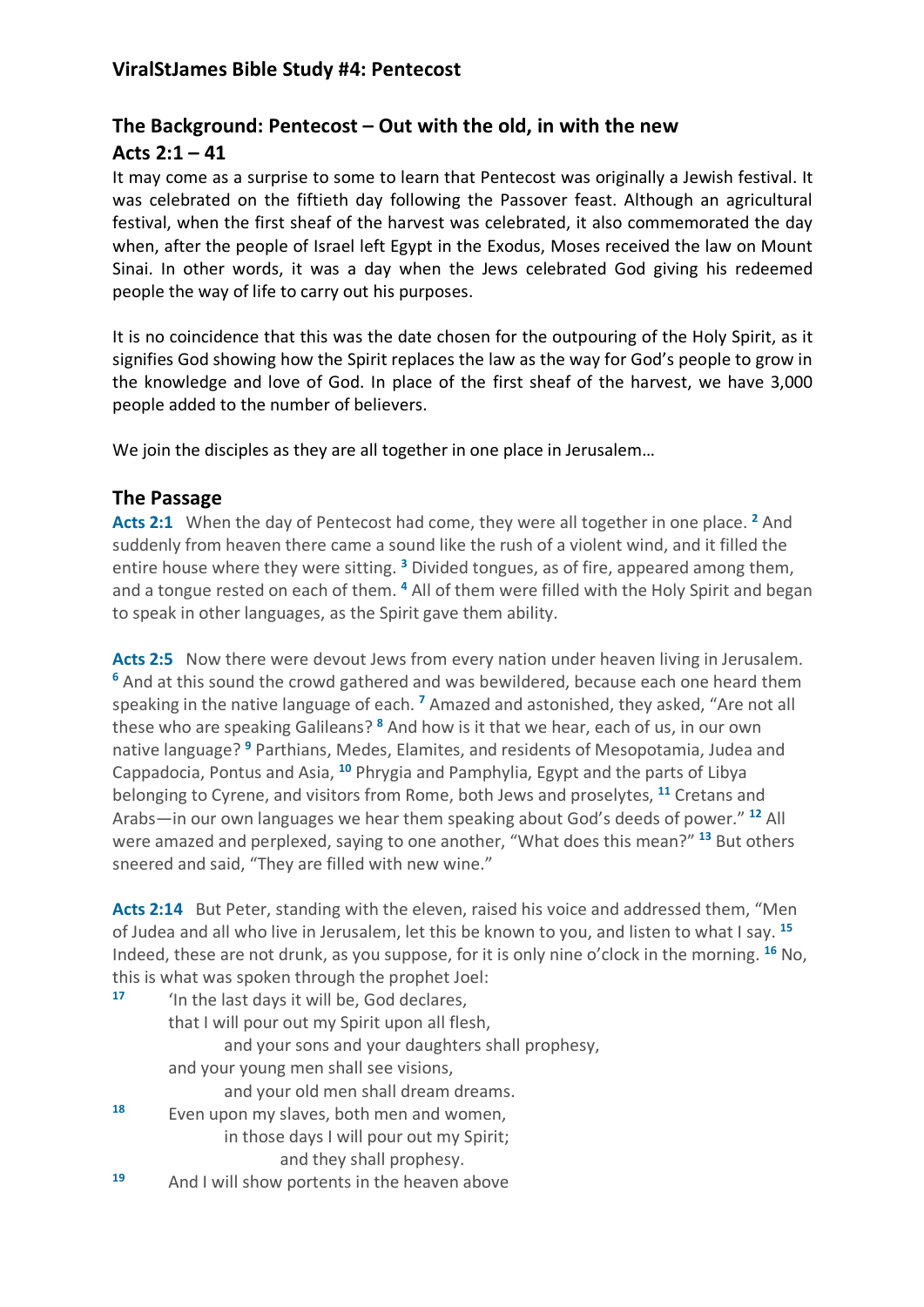## **ViralStJames Bible Study #4: Pentecost**

|    | and signs on the earth below,                                                                                                                                                        |
|----|--------------------------------------------------------------------------------------------------------------------------------------------------------------------------------------|
|    | blood, and fire, and smoky mist.                                                                                                                                                     |
| 20 | The sun shall be turned to darkness                                                                                                                                                  |
|    | and the moon to blood,                                                                                                                                                               |
|    | before the coming of the Lord's great and glorious day.                                                                                                                              |
| 21 | Then everyone who calls on the name of the Lord shall be saved.'                                                                                                                     |
|    | Acts 2:22 "You that are Israelites, listen to what I have to say: Jesus of Nazareth, a man<br>attested to you by God with deeds of power, wonders, and signs that God did through hi |

through him among you, as you yourselves know— **<sup>23</sup>** this man, handed over to you according to the definite plan and foreknowledge of God, you crucified and killed by the hands of those outside the law. **<sup>24</sup>** But God raised him up, having freed him from death, because it was impossible for him to be held in its power. **<sup>25</sup>** For David says concerning him,

'I saw the Lord always before me,

for he is at my right hand so that I will not be shaken;

- **<sup>26</sup>** therefore my heart was glad, and my tongue rejoiced; moreover my flesh will live in hope.
- **<sup>27</sup>** For you will not abandon my soul to Hades,

or let your Holy One experience corruption.

**<sup>28</sup>** You have made known to me the ways of life; you will make me full of gladness with your presence.'

**Acts 2:29** "Fellow Israelites, I may say to you confidently of our ancestor David that he both died and was buried, and his tomb is with us to this day. **<sup>30</sup>** Since he was a prophet, he knew that God had sworn with an oath to him that he would put one of his descendants on his throne. **<sup>31</sup>** Foreseeing this, David spoke of the resurrection of the Messiah, saying,

'He was not abandoned to Hades,

nor did his flesh experience corruption.'

**<sup>32</sup>** This Jesus God raised up, and of that all of us are witnesses. **<sup>33</sup>** Being therefore exalted at the right hand of God, and having received from the Father the promise of the Holy Spirit, he has poured out this that you both see and hear. **<sup>34</sup>** For David did not ascend into the heavens, but he himself says,

'The Lord said to my Lord,

"Sit at my right hand,

**<sup>35</sup>** until I make your enemies your footstool." ' **<sup>36</sup>** Therefore let the entire house of Israel know with certainty that God has made him both Lord and Messiah, this Jesus whom you crucified."

Acts 2:37 Now when they heard this, they were cut to the heart and said to Peter and to the other apostles, "Brothers, what should we do?" **<sup>38</sup>** Peter said to them, "Repent, and be baptized every one of you in the name of Jesus Christ so that your sins may be forgiven; and you will receive the gift of the Holy Spirit. **<sup>39</sup>** For the promise is for you, for your children, and for all who are far away, everyone whom the Lord our God calls to him." **<sup>40</sup>** And he testified with many other arguments and exhorted them, saying, "Save yourselves from this corrupt generation." **<sup>41</sup>** So those who welcomed his message were baptized, and that day about three thousand persons were added.